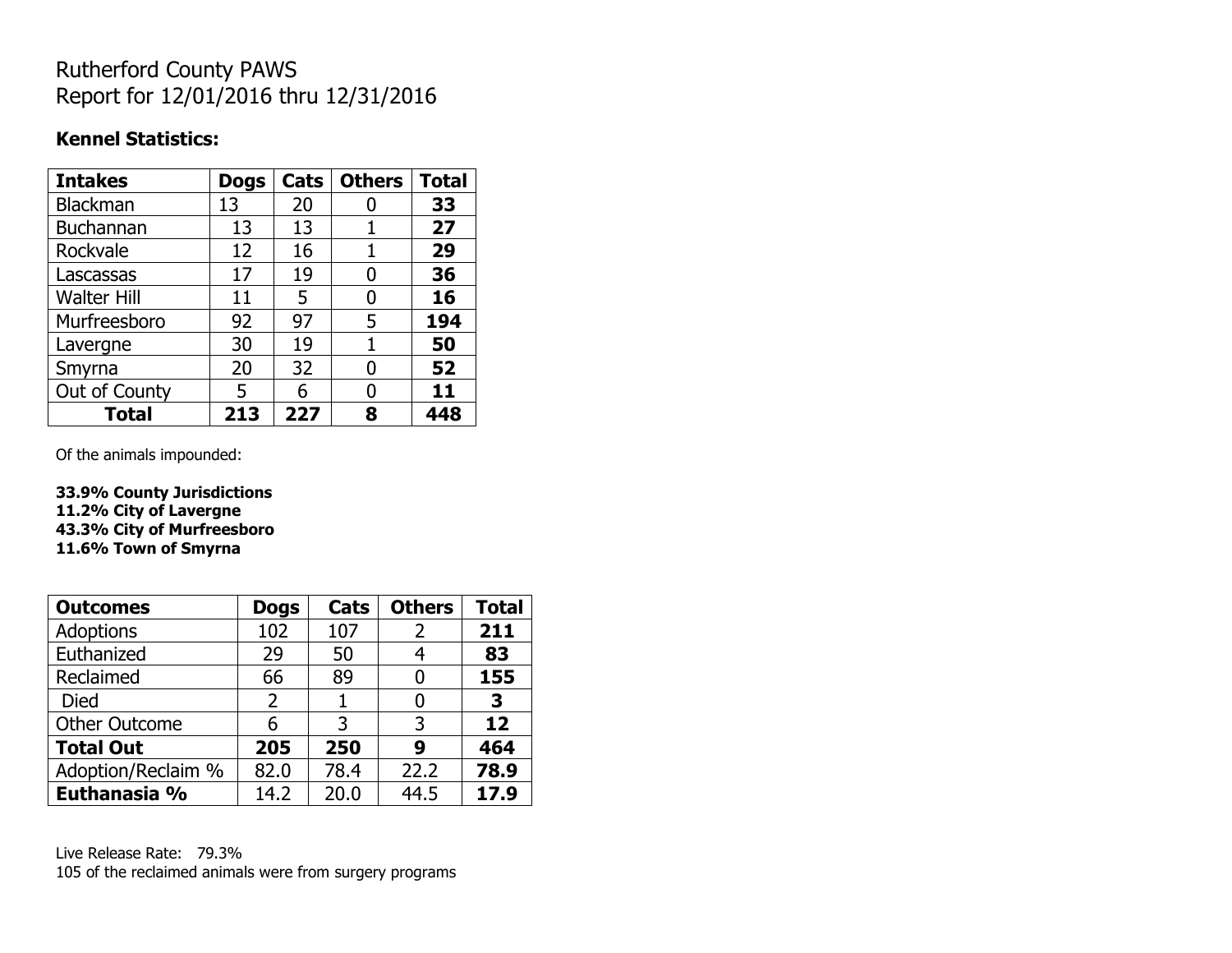Animals left in shelter on 12/31/2016: 103

2284 People visited the shelter looking for a lost /new pet.

1747 Logged calls/voice mails for the month.

#### **Activity Report by Jurisdiction:**

| Zones        | <b>Calls Received</b> | Calls Completed |
|--------------|-----------------------|-----------------|
| Blackman     | 135                   | 145             |
| Buchannan    | 113                   | 116             |
| Lavergne     | 150                   | 155             |
| Lascassas    | 98                    | 102             |
| Murfreesboro | 503                   | 516             |
| Rockvale     | 59                    | 61              |
| Smyrna       | 145                   | 145             |
| Walter Hill  | 101                   | 101             |
| Out of Area  | 3                     | 3               |
| <b>Total</b> | 1307                  | 1344            |

38.9% County Jurisdictions 11.5% City of Lavergne 38.5% City of Murfreesboro

11.1% Town of Smyrna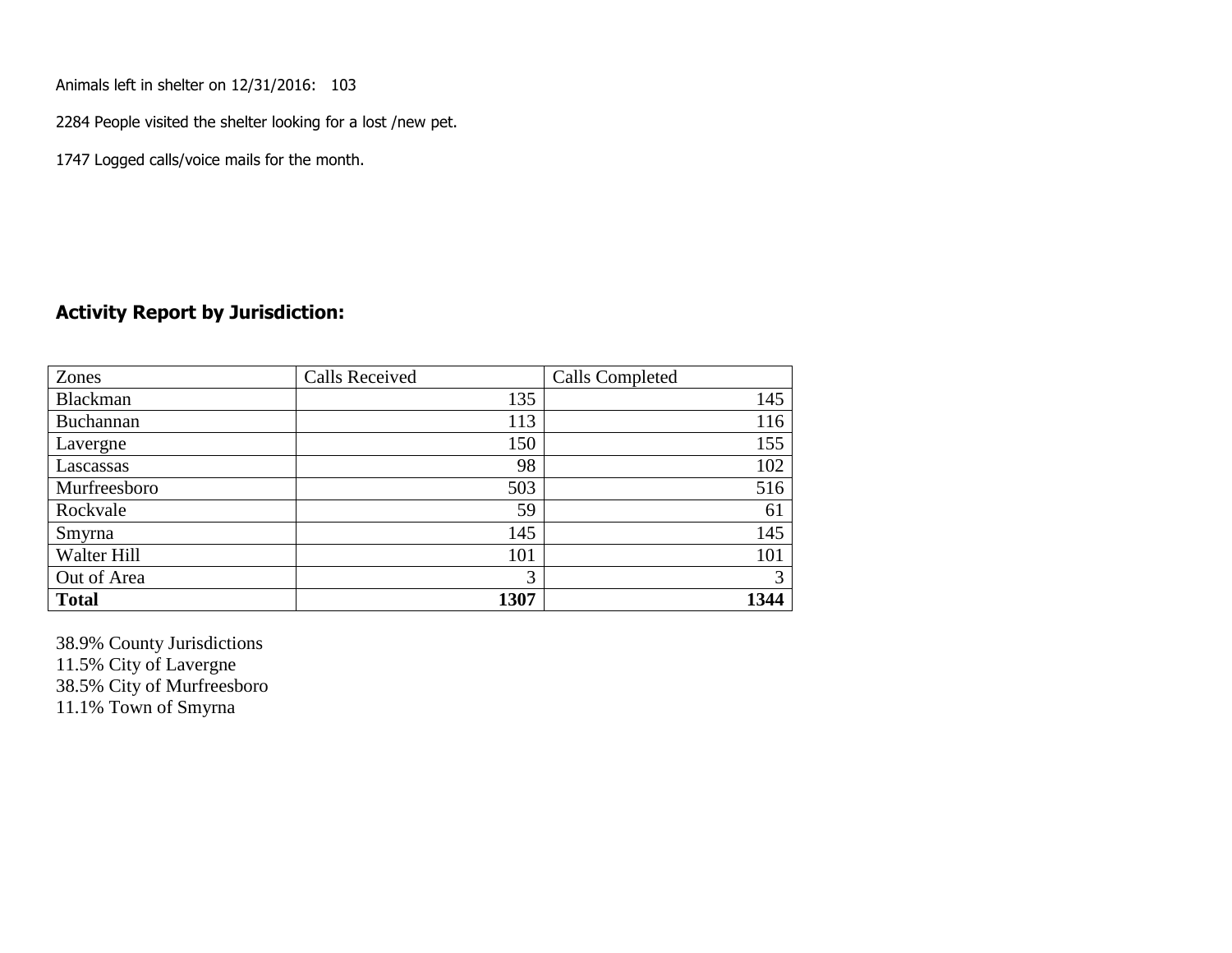# **Mileage:**

| <b>Officer</b> | <b>Miles</b> |
|----------------|--------------|
| 422            | 2022         |
| 423            | 1469         |
| 425            | 1493         |
| 427            | 1192         |
| 428            | 1078         |
| 430            | 1156         |
| 432            | 223          |
| 437            | 978          |
|                |              |
|                |              |
|                |              |
|                |              |
|                |              |
|                |              |
|                |              |
|                |              |
|                |              |
| <b>Total</b>   | 9611         |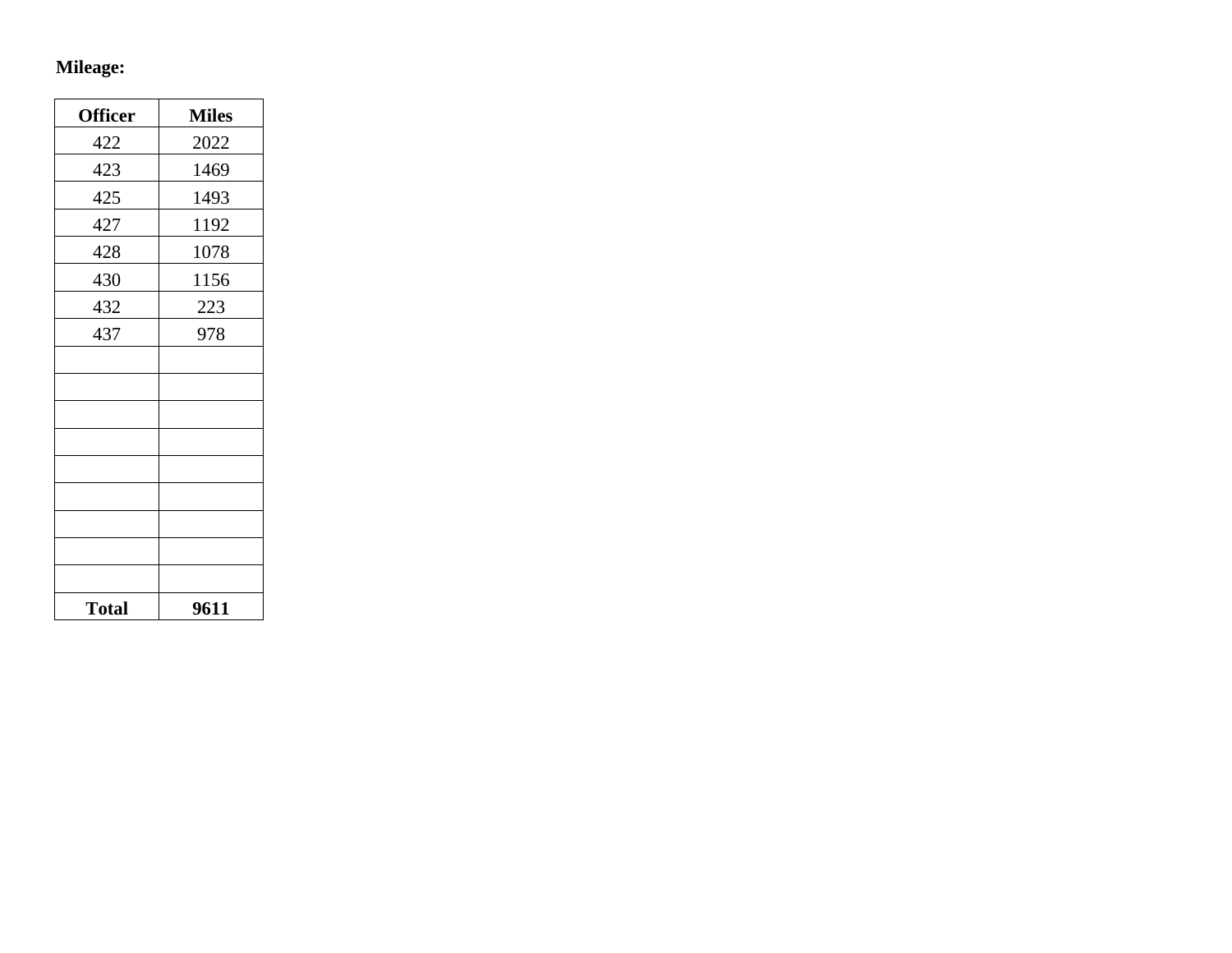# Fiscal Year-to-Date Report 07/01/16 thru 12/31/2016

#### **Kennel Statistics:**

| <b>Intakes</b>     | <b>Dogs</b> | Cats | <b>Others</b> | <b>Total</b> |
|--------------------|-------------|------|---------------|--------------|
| <b>Blackman</b>    | 124         | 173  | 3             | 300          |
| <b>Buchannan</b>   | 101         | 107  | 1             | 209          |
| Rockvale           | 109         | 108  | 7             | 224          |
| Lascassas          | 108         | 126  | 4             | 238          |
| <b>Walter Hill</b> | 83          | 92   | 2             | 177          |
| Murfreesboro       | 605         | 737  | 95            | 1437         |
| Lavergne           | 138         | 223  | 29            | 390          |
| Smyrna             | 150         | 274  | 19            | 443          |
| Out of County      | 23          | 67   | O             | 90           |
| <b>Total</b>       | 1441        | 1907 | 160           | 3508         |

Of the animals impounded since July 01:

**35.3% County Jurisdictions**

**11.1% City of Lavergne**

**41.0% City of Murfreesboro**

**12.6% Town of Smyrna**

| <b>Outcomes</b>      | <b>Dogs</b> | Cats | <b>Others</b>  | <b>Total</b> |
|----------------------|-------------|------|----------------|--------------|
| <b>Adoptions</b>     | 734         | 814  | 18             | 1566         |
| Euthanized           | 208         | 705  | 45             | 958          |
| Reclaimed            | 459         | 381  | $\overline{2}$ | 842          |
| <b>Died</b>          | 14          | 48   | 9              | 71           |
| <b>Other Outcome</b> | 20          | 27   | 84             | 131          |
| <b>Total Out</b>     | 1435        | 1975 | 158            | 3568         |
| Adoption/Reclaim %   | 83.1        | 60.5 | 12.7           | 67.5         |
| Euthanasia %         | 14.5        | 35.7 | 28.5           | 26.9         |

Live Release Rate: 70.0%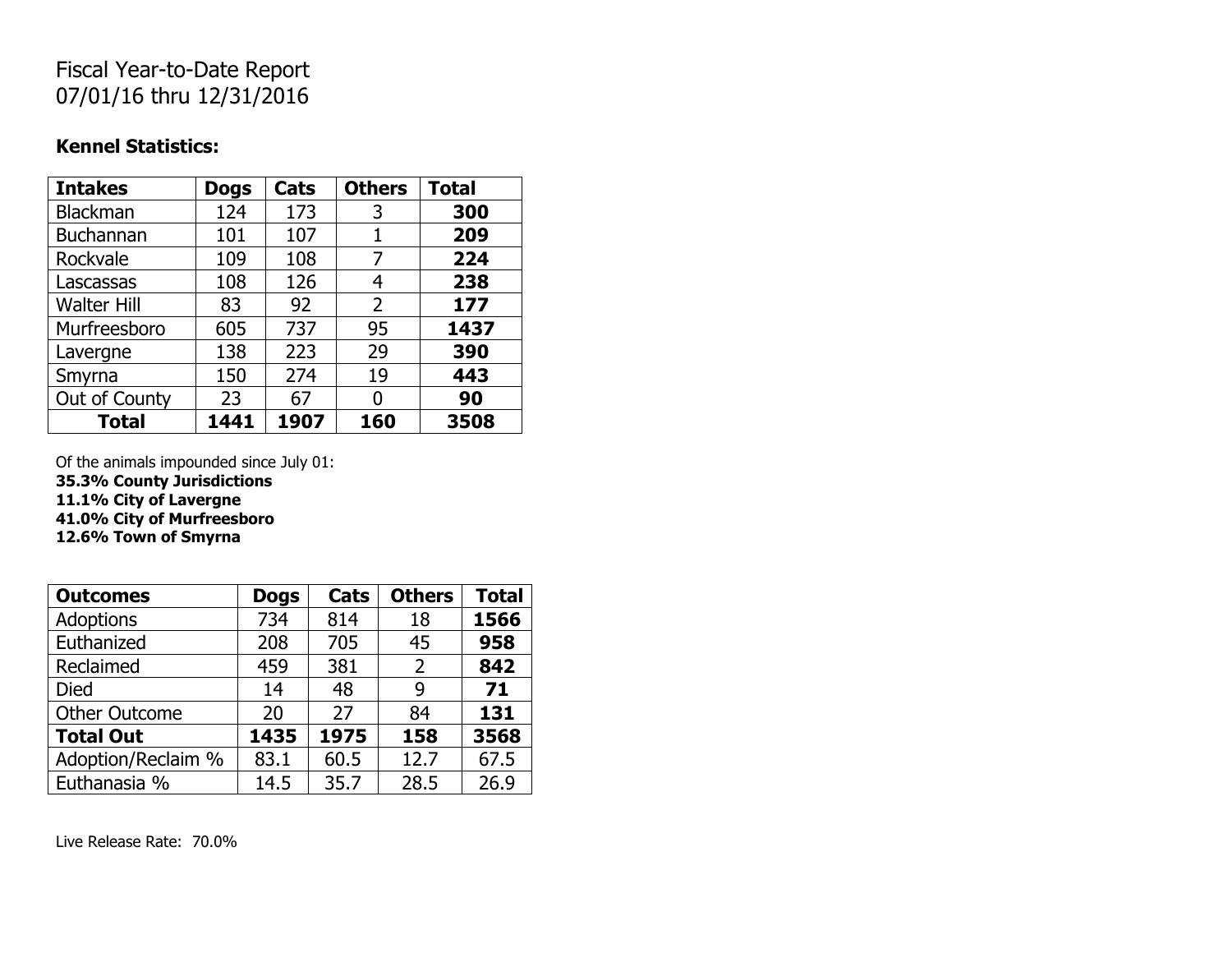13963 People have visited the shelter since July 01, 2016 looking for a lost /new pet.

12006 Logged calls/voice mails since July 01, 2016.

## **Activity Report by Jurisdiction:**

| Zones           | <b>Calls Received</b> | Calls Completed |
|-----------------|-----------------------|-----------------|
| <b>Blackman</b> | 1045                  | 1056            |
| Buchannan       | 651                   | 653             |
| Lavergne        | 1334                  | 1344            |
| Lascassas       | 585                   | 589             |
| Murfreesboro    | 3426                  | 3440            |
| Rockvale        | 566                   | 566             |
| Smyrna          | 1014                  | 1012            |
| Walter Hill     | 560                   | 559             |
| Out of Area     | 44                    | 44              |
| <b>Total</b>    | 9225                  | 9263            |

37.4% County Jurisdictions 14.5% City of Lavergne 37.1% City of Murfreesboro 11.0% Town of Smyrna